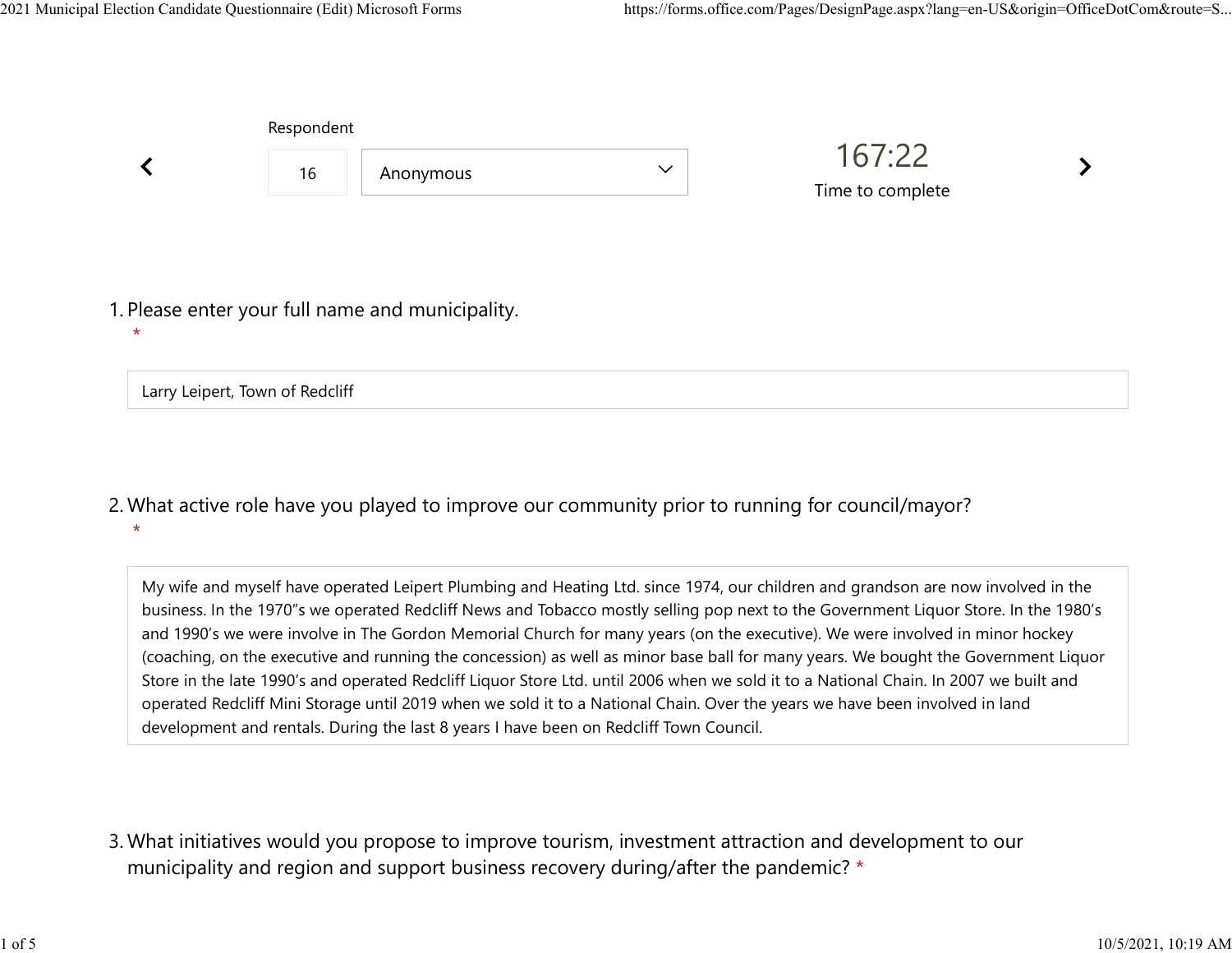$\star$ 

 $\star$ 

Keeping an up to date web site is crucial. Redcliff has invested in developing advertising brochures and videos which can be used at different events to attract interest in our community. 2021 Municipal Election Candidate Questionnaire (Edit) Microsoft Forms https://forms.office.com/Pages/DesignPage.aspx?lang=en-US&origin=OfficeDotCom&route=S...<br>Keeping an up to date web site is crucial. Redcliff has invest

4. In Medicine Hat, businesses pay a higher proportion of property taxes compared to the residential sector.  Medicine Hat's tax gap of 2.35% is one of the highest in Alberta.  What is your position on the current approach to taxation and your thoughts on potential strategies to narrow this gap? \*

There is a tax gap in Redcliff as well. The commercial and industrial land generates more tax revenue than residential properties. A stable commercial and industrial base is very desirable for the stability of the Town. If possible I would like to keep the status quo.

5. If elected, what specific steps would you take to encourage & promote entrepreneurship within the region?

Provide a progressive, inclusive, environment which is affordable and attracts people to this area.

What is your stance on COVID-19 related laws that mandate requirements, including masks and vaccine 6. passports?

Covid-19 is real, serious and very detrimental to our community and life style. I would follow all the recommendations set out by the Health Authority.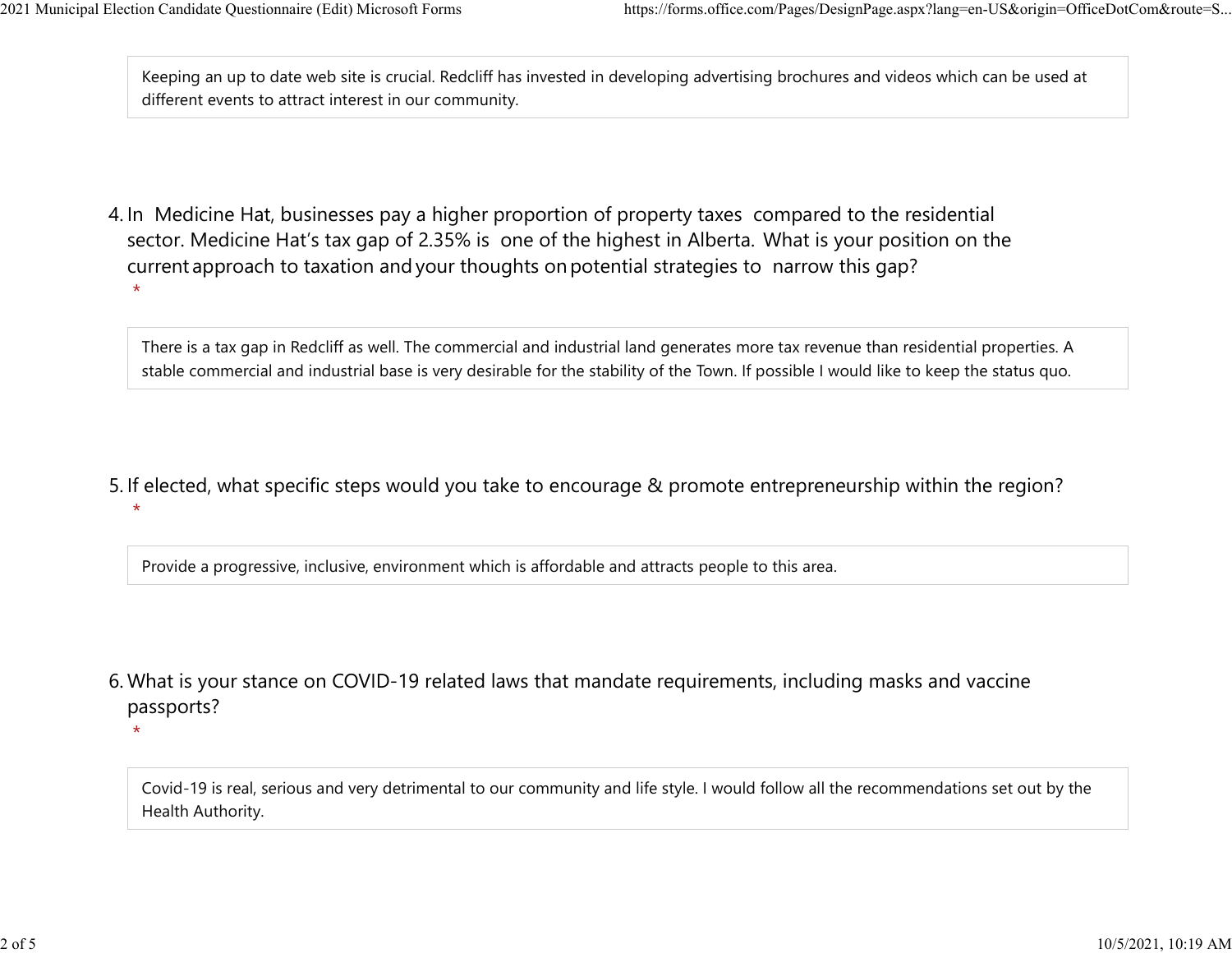- What is your plan for publicly-funded services (examples would include Medicine Hat Public Library, power plant, 7. facilities) if elected? 2021 Municipal Election Candidate Questionnaire (Edit) Microsoft Forms https://forms.office.com/Pages/DesignPage.aspx?lang=en-US&origin=OfficeDotCom&route=S...<br>7 Mhat is vour plan for publicly-funded services (examples wou
	- \*

Keep our public funded services.

\*

8. How important is it for our region to have a local Community College? What specific steps could the municipality do to work better with Medicine Hat College to provide ongoing opportunities for future learners? \*

The Community College is extremely important. Have a good dialogue with The College and work together to improve local learning opportunities.

9. How will you attract newcomers to the district and address the needs for a skilled workforce? \*

Newcomers will likely be attracted by employment opportunities. We will have to create an environment that will be a place job growth will thrive. A place where opportunity will locate there ventures.

10. What is your stance on the importance of mental health & wellness support in our region? What ideas, implementations, and initiatives would you put forward to improve the overall mental health & wellbeing of our community?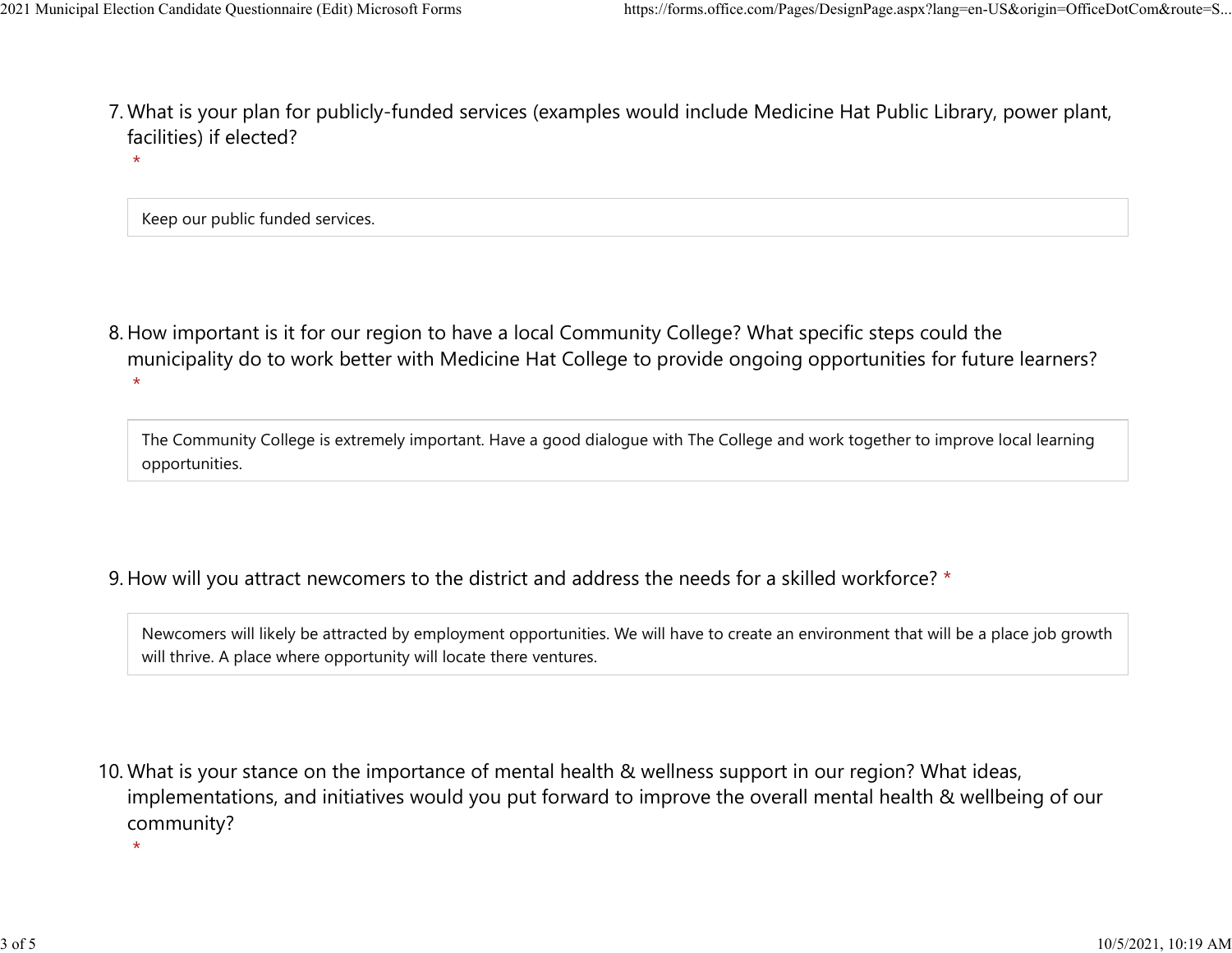The stress of the past two years has taken it's tole on everything. We need to attract more mental health professionals to this area. It is always a good idea to be kind and understanding to other people. 2021 Municipal Election Candidate Questionnaire (Edit) Microsoft Forms https://forms.office.com/Pages/DesignPage.aspx?lang=en-US&origin=OfficeDotCom&route=S...<br>The stress of the past two years has taken it's tole on everyt

11. How will you further diversity and inclusion initiatives in our region, as it relates to each of the pillars in the Chamber's Vote Prosperity Platform: https://www.medicinehatchamber.com/voteprosperity2021/ (https://www.medicinehatchamber.com/voteprosperity2021/) \*

Diversity will be successful when all stake holders work together to build a strong community.

- 12. On a municipal level, how do you intend to address climate change and pollution?
	- I would like to see a focus on hydrogen technologies, carbon capture utilizing the natural recourses we have in abundance. I would also like to see mitigation of climate change in the form of ensuring a supply of water in our area during draught and low South Saskatchewan river flows.
- 13. What strategies will you use to communicate and engage with the community and remain accountable to the citizens?

 $\star$ 

\*

In person, phone, fax, email and Facebook.